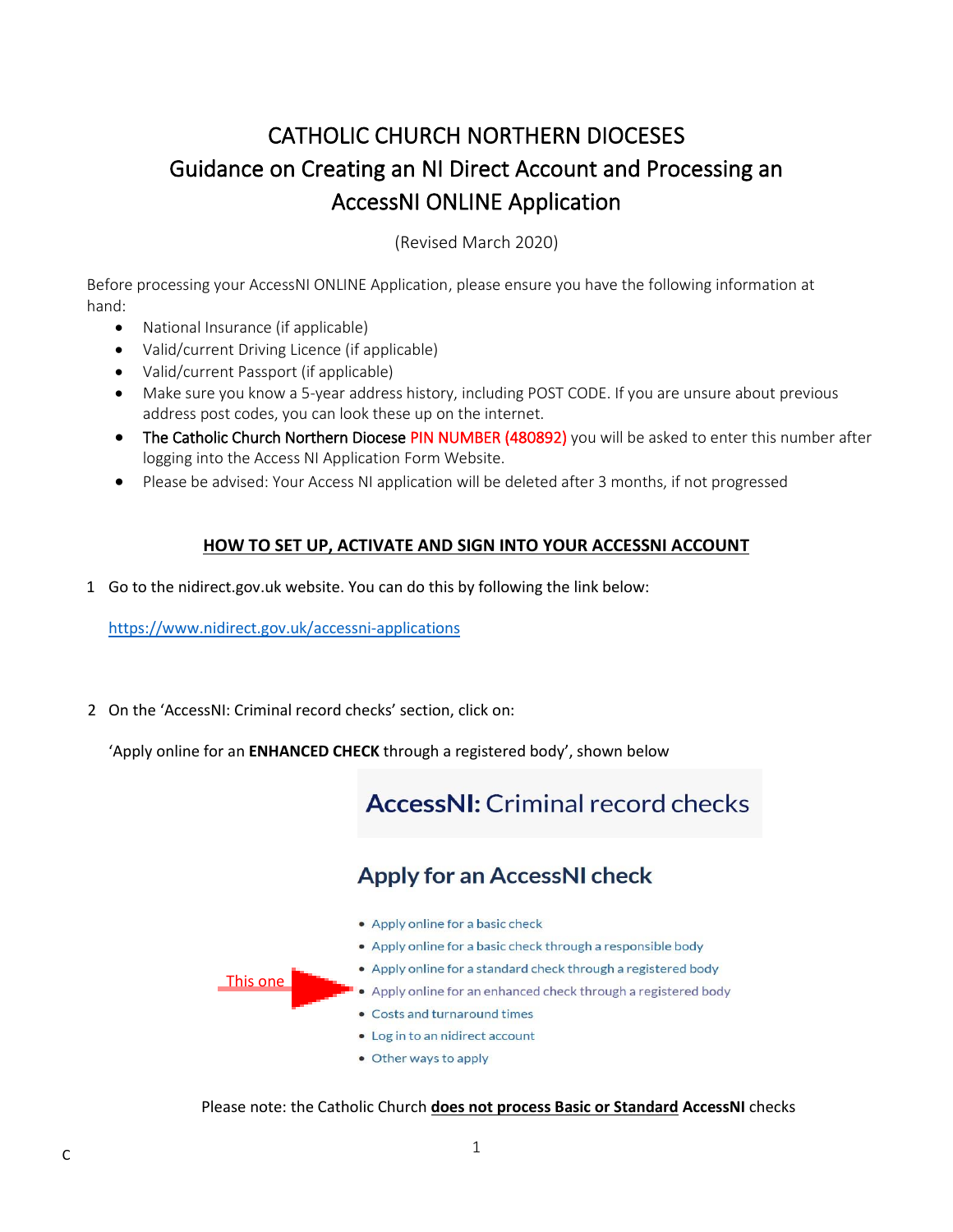3 Now you need to create and activate an AccessNI account on the NI Direct portal in order to process an Enhanced Disclosure check – to do this follow these steps:

#### **Step 1 – Create your account**

Scroll down the screen until you see this text box/link, then click on it:



You will be taken to this screen. You will need to choose 'Create Account' – under 'I need an account' section.

| nidirect<br>government services  | My account        |  |  |
|----------------------------------|-------------------|--|--|
| Do you have an nidirect account? |                   |  |  |
| I have an account                | I need an account |  |  |
| * Indicates a required field     | Create account    |  |  |
| $\star$ Email address            |                   |  |  |
| Password                         |                   |  |  |
|                                  |                   |  |  |
| Sign in                          |                   |  |  |
| I've forgotten my password       |                   |  |  |
| Manage my account details        |                   |  |  |

You will be required to complete the 'Create an account on nidirect' screen in full.

| sovernment services                                                                                                                | My account |
|------------------------------------------------------------------------------------------------------------------------------------|------------|
| <b>Create an account on nidirect</b>                                                                                               |            |
| h Indicates a required field                                                                                                       |            |
| · First name                                                                                                                       |            |
| Middle name(s)                                                                                                                     |            |
| $\star$ Last name                                                                                                                  |            |
| • Date of birth<br>Month<br>Day.<br>Year<br>٠<br>÷<br>* Your email address                                                         |            |
| Your email address will be used when signing in                                                                                    |            |
| * Re-type your email address                                                                                                       |            |
| * Create a password<br>Your password must be at least 8 characters, contain an uppercase letter, a lowercase letter and one number |            |
| * Re-type your password                                                                                                            |            |
|                                                                                                                                    |            |
| Next 3                                                                                                                             |            |

NOTE: Please make a note of your password. You will need it later.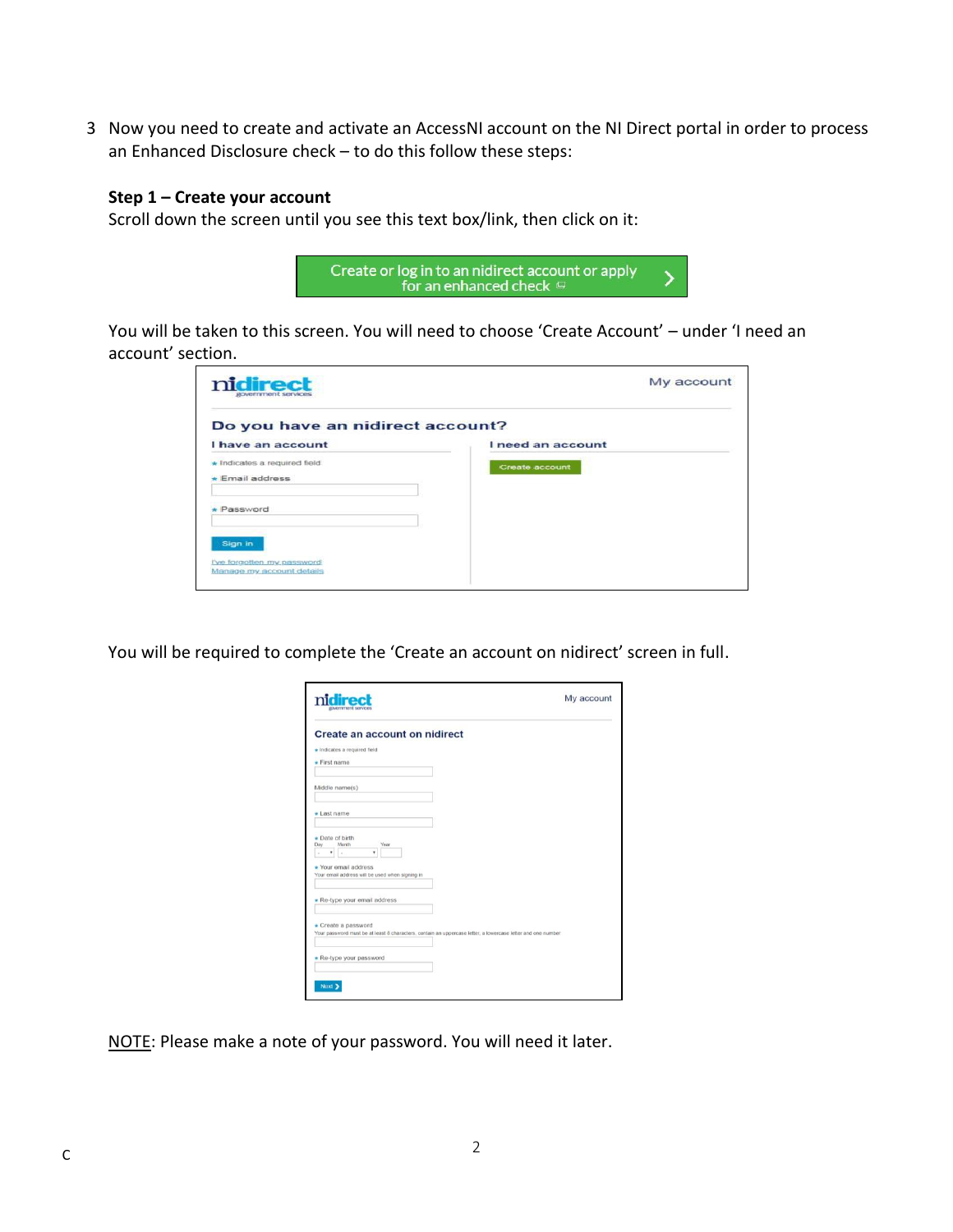You must click 'Next' and you will be taken to the screen below where you must enter your contact details and make your declaration.

| nidire<br>government services                                                                               | My account |
|-------------------------------------------------------------------------------------------------------------|------------|
| <b>Your address</b>                                                                                         |            |
| $\star$ Indicates a required field                                                                          |            |
| Postcode                                                                                                    |            |
| To find your address please enter a valid NI postcode and select find address<br><b>Find address</b>        |            |
| If you cannot find your address, or you live outside of Northern Ireland, please enter your details below.  |            |
| * Address line 1                                                                                            |            |
|                                                                                                             |            |
| * Address line 2                                                                                            |            |
|                                                                                                             |            |
| Address line 3                                                                                              |            |
|                                                                                                             |            |
| * Country<br>-- Please Select --<br>۰                                                                       |            |
| Postcode                                                                                                    |            |
|                                                                                                             |            |
| Contact number                                                                                              |            |
| We will not share your number, we will only use it to manage your account                                   |            |
|                                                                                                             |            |
| <b>Declaration</b><br>By using this service you agree that your details may be shared with other government |            |
| parties solely to confirm your identity.                                                                    |            |
|                                                                                                             |            |
| I agree                                                                                                     |            |
|                                                                                                             |            |
| <b>C</b> Back<br>Create account                                                                             |            |

Once you have completed these boxes, click the 'Create Account' button and the following screen message will appear:



## **Close the website**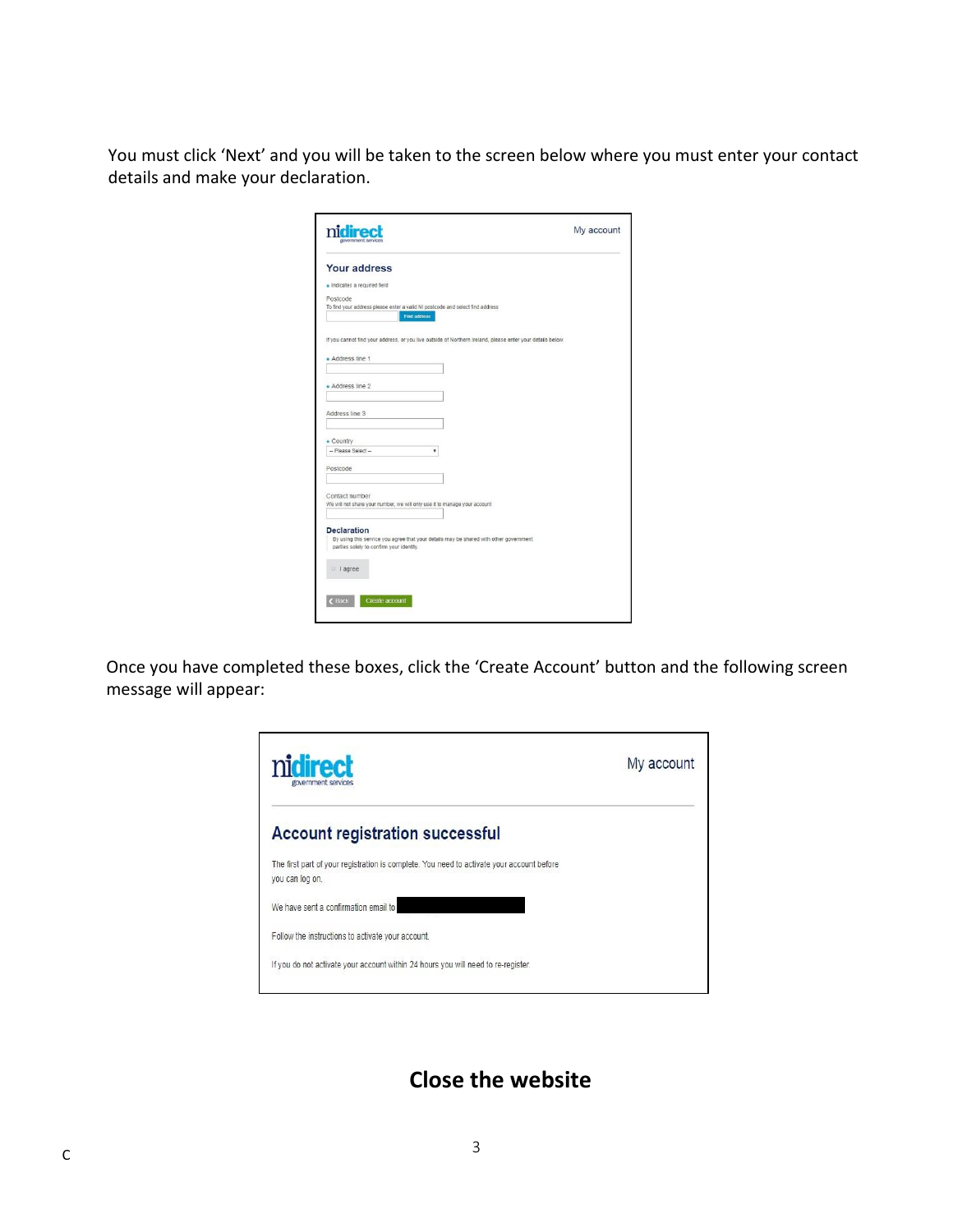### **Step 2 – Activate your account**

Log into your email account that you used for the AccessNI Registration, where you will find a new email from AccessNI within 5-10 minutes of creating your account. The content of your email is as follows:

| <b>Account registration</b>                                                                                                              |  |  |
|------------------------------------------------------------------------------------------------------------------------------------------|--|--|
| $\ge$ From: (nida@nidirect.gov.uk $\bigcirc$ )                                                                                           |  |  |
|                                                                                                                                          |  |  |
| You have received this email because you have registered for an nidirect account. Click the link below to complete your registration.    |  |  |
| This activation email will only be valid for 24 hours. If you do not activate your account within 24 hours you will need to re-register. |  |  |
| Click here to activate your account:                                                                                                     |  |  |
|                                                                                                                                          |  |  |
| https://identity.nidirect.gov.uk/EmailValidation/Activate/021ed3ca-fc3a-47aa-83e7-82fa61e55142                                           |  |  |
| After your account is activated you can still make changes to your details by clicking:                                                  |  |  |
|                                                                                                                                          |  |  |
| https://identity.nidirect.gov.uk/Account/                                                                                                |  |  |
| If this email is unexpected, and you haven't registered for an account with nidirect, please ignore it.                                  |  |  |
|                                                                                                                                          |  |  |

(If you **do not get an email from AccessNI**, contact them on 0300 200 7888).

Follow the instructions in the email to activate your account. When your account has been successfully activated, you will see this screen.